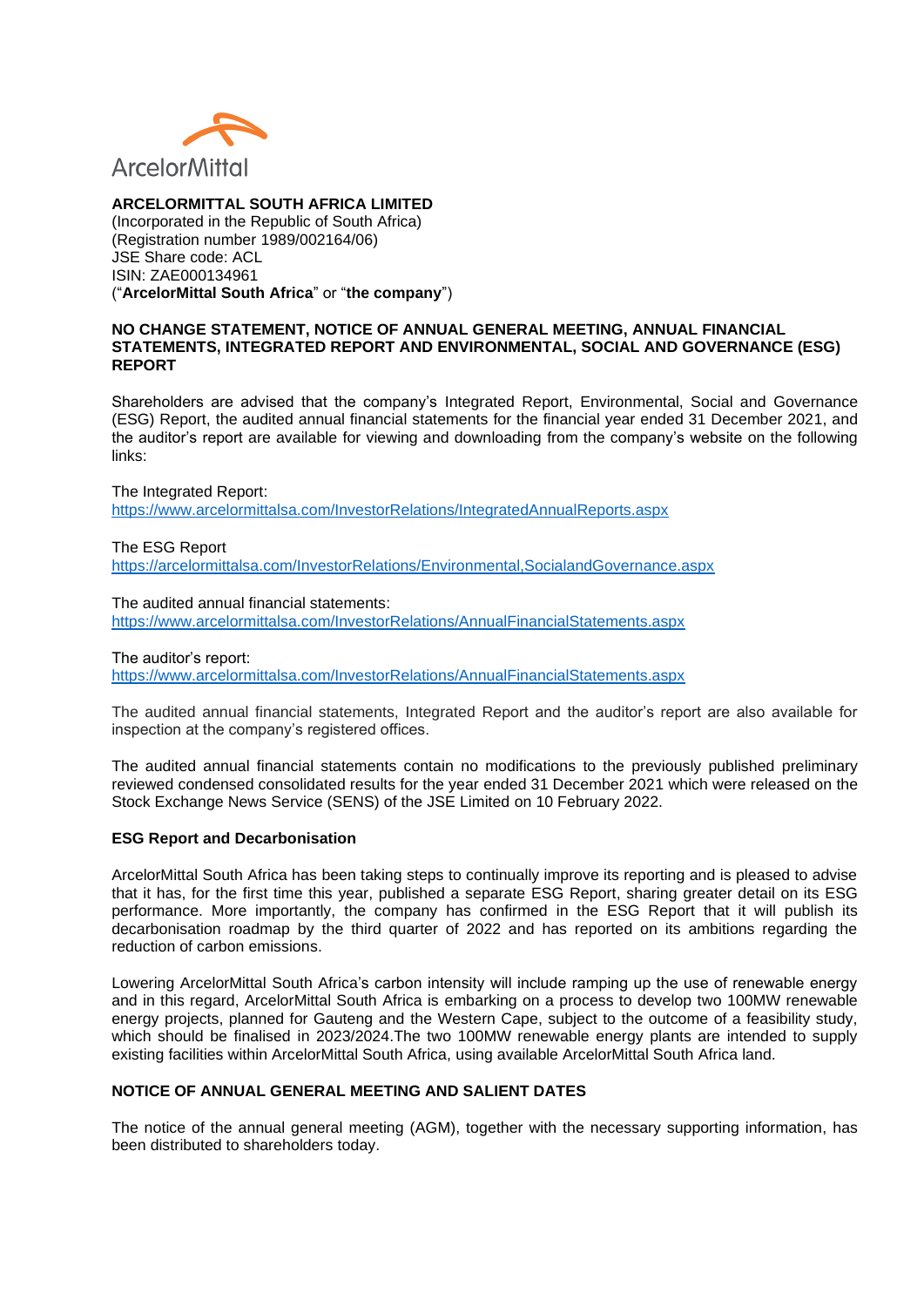Shareholders are advised that the AGM of the company's shareholders will be held at 09:00 on Thursday, 19 May 2022. The company has appointed Computershare Investor Services Proprietary Limited (Computershare) to host the AGM on an interactive electronic platform to facilitate electronic voting by shareholders.

## **Important Dates and Times in relation to the AGM**

| <b>ISSUER NAME</b>                                                                                                                                           | ArcelorMittal South Africa Limited                                  |
|--------------------------------------------------------------------------------------------------------------------------------------------------------------|---------------------------------------------------------------------|
| <b>TYPE OF INSTRUMENT</b>                                                                                                                                    | <b>Ordinary Shares</b>                                              |
| <b>ISIN NUMBER</b>                                                                                                                                           | ZAE000134961                                                        |
| <b>JSE CODE</b>                                                                                                                                              | <b>ACL</b>                                                          |
| <b>MEETING TYPE</b>                                                                                                                                          | <b>Annual General Meeting</b>                                       |
| <b>MEETING VENUE</b>                                                                                                                                         | <b>Electronic Participation</b>                                     |
| RECORD DATE – to determine which shareholders are<br>entitled to receive the Notice of meeting                                                               | Friday, 8 April 2022                                                |
| PUBLICATION/POSTING DATE                                                                                                                                     | Wednesday, 13 April 2022                                            |
| LAST DAY TO TRADE - Last day to trade to determine<br>eligible shareholders that may attend, speak and vote at the<br>meeting                                | Tuesday, 10 May 2022                                                |
| RECORD DATE- Record date to determine eligible<br>shareholders that may attend, speak and vote at the<br>Meeting                                             | Friday, 13 May 2022                                                 |
| ELECTRONIC PARTICIPATION DATE- to complete the<br>electronic participation application form in order to<br>participate in and/or vote at the AGM by          | 09:00 on Friday, 13 May 2022                                        |
| MEETING DEADLINE DATE - for administrative purposes,<br>forms of proxy for the meeting to be lodged by                                                       | 09:00 on Tuesday, 17 May 2022                                       |
| <b>MEETING DATE</b>                                                                                                                                          | 09:00 on Thursday, 19 May 2022                                      |
| PUBLICATION OF RESULTS ON SENS                                                                                                                               | Friday, 20 May 2022                                                 |
| WEB SITE LINK - the notice of AGM, including the form of<br>proxy and electronic participation application form, is<br>available on the Company's website at | https://arcelormittalsa.com/Investor<br>Relations/Shareholders.aspx |

Any registered shareholder (or a representative or proxy for a registered shareholder) who wishes to participate in and/or vote at the AGM by way of electronic communication, must either:

- register online, using the online registration portal at https://meetnow.global/za, before the start of the AGM or
- complete the electronic participation application form available on page 10 of the notice and email the completed document to Computershare at proxy@computershare.co.za or contact them on +27 0861 100 950 as soon as possible by no later than 09:00 on Tuesday, 17 May 2022 ("electronic participation date"), for participation to be arranged for the shareholder and for Computershare to provide the shareholder with the details to access the AGM via electronic communication.